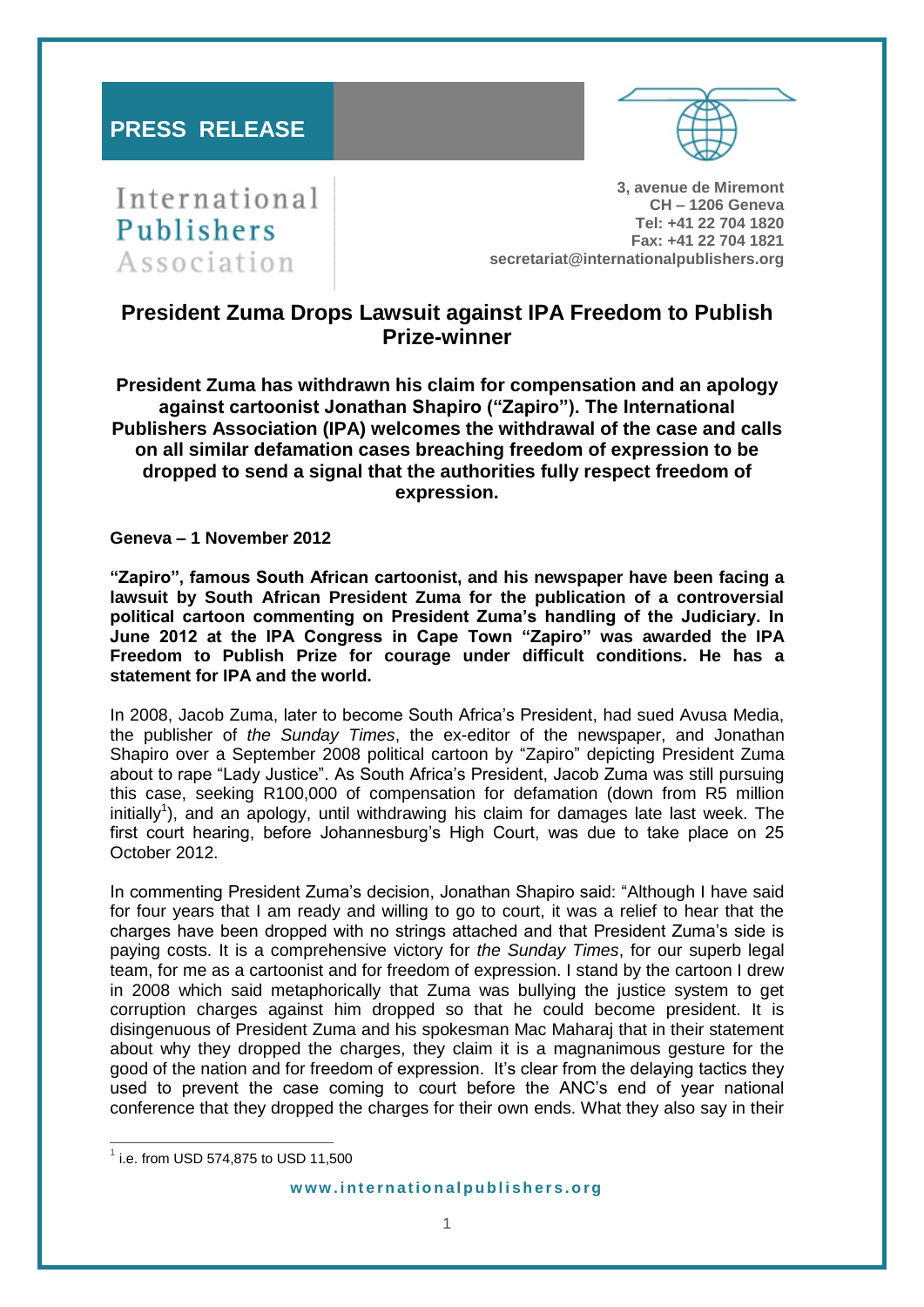**International Publishers Association** 

statement, and which we hope to hold them to, is that a sitting president should not be pursuing defamation cases such as this, no matter how offended he may be. I hope that in the light of this, President Zuma drops his other law suit against me (for R10 million) and all the other defamation cases he has pending against other media practitioners."

Bjørn Smith-Simonsen, Chair of IPA's Freedom to Publish Committee, said: "I hope that the South African Government will soon understand that critics are a small price to pay to be a true democracy.

We commend President Zuma's move to withdraw his claim for compensation against Jonathan Shapiro in the "Lady Justice" case and urge him to withdraw similar defamation claims against Shapiro and others to send a signal that the authorities fully respect freedom of expression. In 2006, Mr Zuma sued Zapiro for R15 million over 3 cartoons done during Mr Zuma's rape trial (Mr Zuma was acquitted). The amount demanded has been reduced, but the lawsuit has not been withdrawn."

### **For further information, please contact:**

Alexis Krikorian Director, Freedom to Publish International Publishers Association 3, avenue de Miremont CH - 1206 Geneva Tel: +41 22 704 1820 [krikorian@internationalpublishers.org](mailto:krikorian@internationalpublishers.org) [www.internationalpublishers.org](http://www.internationalpublishers.org/)

#### **www.internationalpublishers.org**